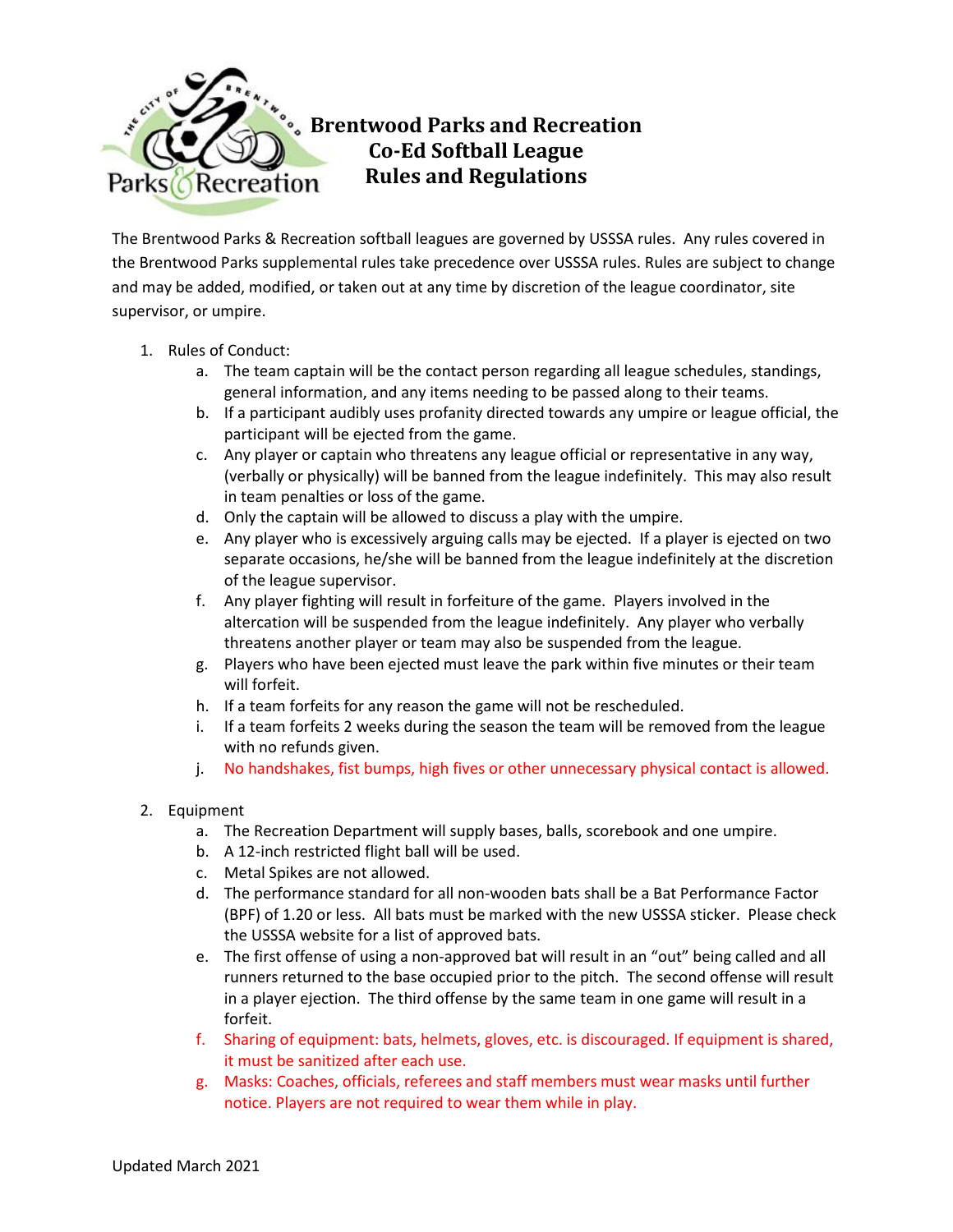- 3. Rules of the Game
	- a. Every coach, staff member and players must undergo a health screening when they arrive at the field for games. Face masks must be worn by all individuals when administering the health screening.
		- If coach, staff or player reports affirmative to any COVID19 symptoms during the screening, they must go home immediately.
	- b. Games will operate as a 55-minute game from the scheduled start time. If the time limit is reached before the start of the seventh inning, the current inning will be completed. No full inning is to begin after 55-minutes from the hour.
	- c. The clock will start at scheduled game time. After 10 minutes the game will be declared a forfeit.
	- d. The captain of the winning team is required to sign the game card presented by the umpire.
		- Umpires will sign all game cards upon consent of the winning team captain.
	- e. The umpire has the right to end a game at any time due to darkness, bad weather or other conditions or circumstances that make play unsafe. If an inning is not finished at that time, the score will revert back to that of the last full inning played. A game becomes official if four innings ( $3 \frac{1}{2}$  if the home team is winning) have been played. This applies for the regular season and playoffs.
	- f. Any regular season game ending in a tie after the time limit or at the end of 7 innings will be recorded as a tie.
	- g. Mercy Rule The follow run rules apply. A team will be declared winner if:
		- Winning by 20 runs after 3 innings
		- Winning by 15 runs after 4 innings
		- Winning by 10 runs after 5 innings
	- h. Base runners must keep in contact with their base and may leave ONLY when a pitched ball has reached or passed home plate, is batted or hits the ground.
		- Players must remain 6ft apart from others at all times.
	- i. Only one appeal on a base runner may be made per play and must be made before the next pitch. The ball is dead during an appeal.
	- j. **Pitching:** After the first inning, no warmup pitches will be allowed, except when a pitching change is made. Pitches must be at least 6ft and not exceed 12ft. The pitcher may pitch from the pitching plate or within the pitching area (an area the width of the plate and up to 6ft behind the plate) BUT must have one foot in contact with the plate when the pitch is released.
	- k. **Strike Zone Mat**: will measure 17" width X 36" length X 3/8" height. Any legal pitch that hits any part of the plate or strike zone mat will be called a strike. The strike zone mat *is not considered to be part of home plate*. A runner must tag the actual home plate to be considered safe. Touching the extender will not count.
	- l. **Starting Count:** Each batter will have the count of 1 ball and 1 strike when they reach the batter's box. If a batter has 2 strikes and hits a foul, the batter is out and the ball is dead.
	- m. When a defensive player clearly has the ball and is waiting for the runner and (in the judgment of the umpire) the runner deliberately and forcefully runs into the defensive player, the runner is declared out. The offender shall be ejected, the ball is dead and all other runners must return to the last base touched at the time of collision.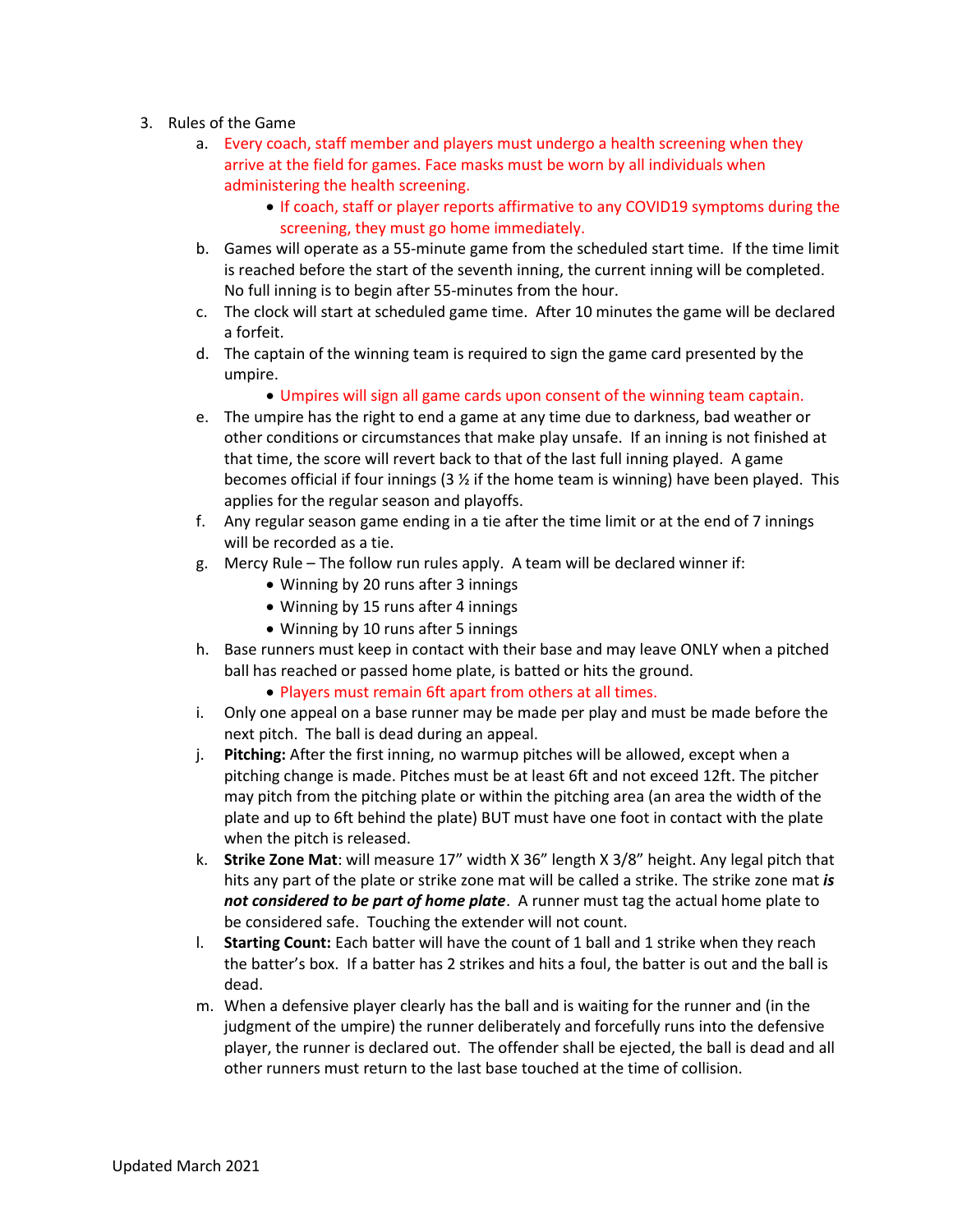- n. When a base runner is intentionally obstructed by a fielder who is not in the act of fielding, does not have the ball or fakes a tag, the umpire's judgment will be used to award bases accordingly.
- o. When a batter hits up the middle at the pitcher (in the judgement of the umpire) the team will receive one warning. The second ball hit intentionally up the middle, will be declared an out.
- p. Bunting or chopping down at the ball will be ruled an automatic out per the umpire's discretion.
- q. Only feet first sliding is allowed. A base runner that slides headfirst will result in an automatic out. If a player is trying return back to a base they have already gained, they are allowed to dive back in headfirst.
- r. **Home Run Limit:** 3 home runs over the outfield fence per game. Each additional home run over the fence that is hit above the limit will be considered an out. The home run rule shall apply to all leagues.
- s. Teams will be allowed to bat their entire line-up. Free substitution on defense is allowed within the batting order.
- t. A walk given to a male will result in the batter advancing to  $2<sup>nd</sup>$  base and leaving 1<sup>st</sup> base unoccupied. The next batter (female) has the option to bat or accept a walk.
- 4. Players and Substitutions
	- a. All participants must be at least 18 years of age. An illegal player, not 18+ years of age, will result in forfeiture of any games he/she participated in.
	- b. A minimum of 8 players are required to start and continue a game. Additional players may be placed at the end of the batting order after a complete inning.
	- c. Teams must play the field with an equal or greater number of women to men.
	- d. Players must remain 6 ft apart within the dugouts.
	- e. If a team is playing with only 8 players, the opposing team will supply a catcher to catch and return the pitch only. If a play is being made at home plate the defensive team must cover home plate.
	- f. Teams may bat their entire roster, alternating men and women in the batting order. Once the game begins the batting order may not be changed.
	- g. If a player has an injury or medical condition that he/she is able to bat but unable to run, a courtesy runner may be requested. The umpire will use their discretion when allowing a courtesy runner.
		- This request must be made prior to the beginning of the game.
		- The player of the same gender who committee the last out becomes the runner.
		- The courtesy runner must be used every time the player who is requiring the runner makes it safely on base.
	- h. If a player is injured during the course of the game and a courtesy runner is necessary, the player of same gender as the injured player, who committed the last out, becomes the runner.
	- i. No pinch runners other than the courtesy runner are permitted.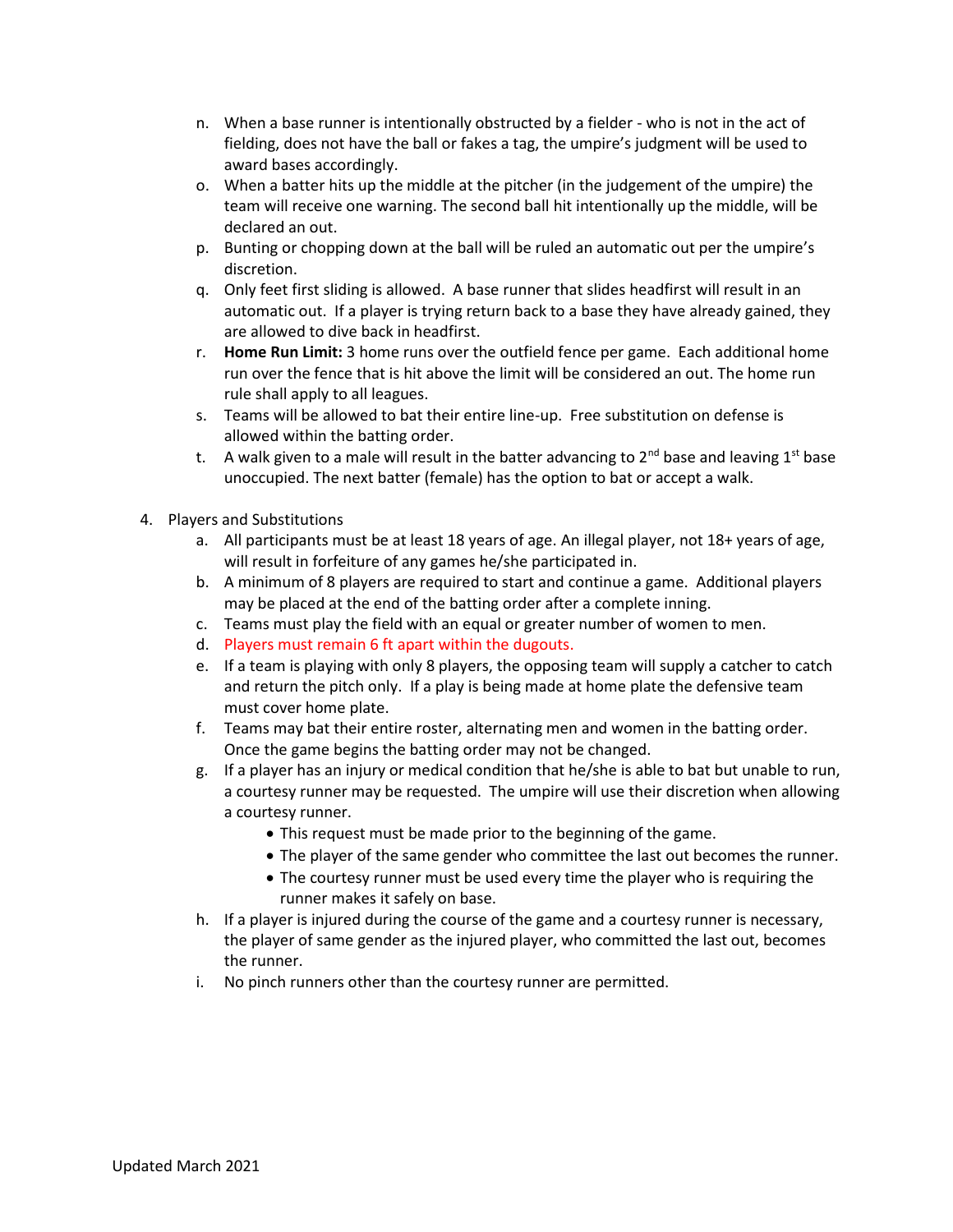- 5. Rosters/Schedules/Standings
	- a. All rosters are due to the Site Supervisor/Umpire upon arrival to the first game. All players must read and sign the roster prior to taking the field for gameplay.
	- b. Changes to the team roster must be made by the 2nd week of play. An illegal player, not on the roster or not 18+ years of age, will result in forfeiture of any games he/she participated in.
	- c. An individual may not play for more than one team in the same league.
	- d. Standings will be updated weekly to the website.
- 6. Playoffs
	- a. Regular season will be followed by a single elimination playoff tournament. All teams will qualify for playoffs.
	- b. Tiebreakers will be handled in this order:
		- Head to head competition between the tied teams
		- Margin of victory with all tied teams
		- Fewest runs allowed for team
		- Coin toss will determine the winner
- 7. Inclement Weather Policy
	- a. The sports hotline will be updated daily by 4pm. Please contact the hotline for field conditions and game cancellations. The sports hotline number is **314-963-8686.**
	- b. Rain make-ups will be scheduled at the League Coordinator's discretion. Every attempt will be made to re-schedule rained out games on the same night at the end of the regular season. If a team forfeits their scheduled make-up game, regardless of when it was re-scheduled, another make-up game will not be scheduled.
	- c. Revised schedules will be emailed to the captains and can also be found on the website.
	- d. There will be no refunds for any games not played due to forfeits or excessive rainouts.
- 8. Park Rules
	- a. Glass containers are prohibited throughout the parks, courts, fields, and trails.
	- b. The City of Brentwood is not responsible for stolen or loss of personal property.
	- c. All players and staff must remain 6 ft apart at all times and practice social distancing.
	- d. Two Spectators per player are allowed.
	- e. All players must leave Brentwood Park within 15 minutes of their final game to avoid congregating.